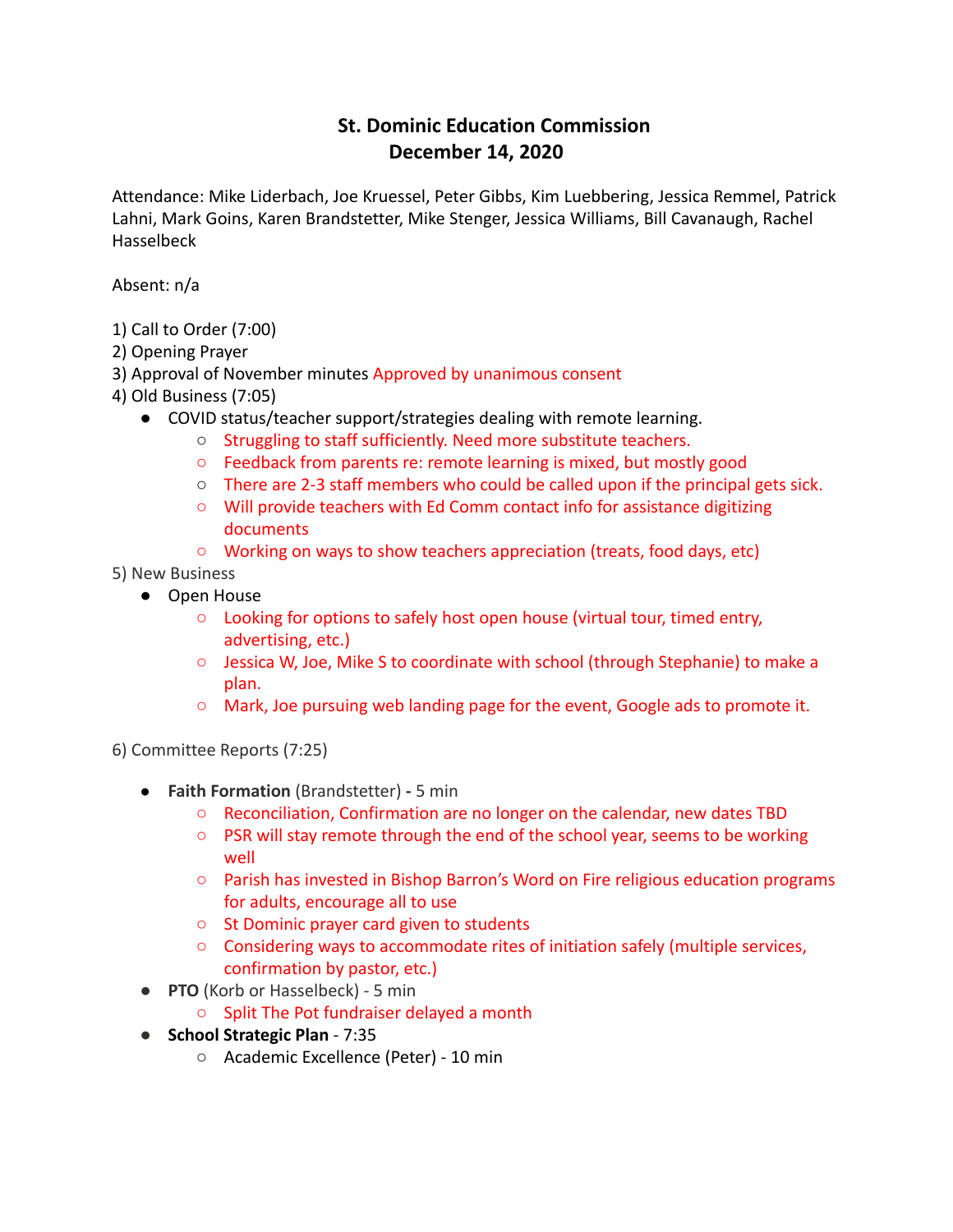- Jan McReynolds updates (condensed summary of academic focal points relating to Administrative Team meetings, Academic Issues items, accreditation, and staff meetings).
	- One of our overall priorities centered on academic needs regarding learning gaps (all grade levels), interventions, and extending services and programs utilizing teachers and auxiliary staff. This includes direct involvement with Student Support Teams and Intervention Assistance Teams who meet to develop accommodations/intervention plans for students. Teachers received a survey addressing behavior concerns interfering with students' academic progress. They identified (number of students) and prioritized these concerns so strategic planning could take place. The auxiliary staff and teachers are currently working together to create and implement intervention assistance for students.
	- The Administrative Team re-assessed our virtual learning plan for any modifications. Areas discussed included technology needs for students/families and academic platforms utilized when students are quarantining due to exposure or illness. We are currently updating our data regarding the status of available devices as well as ones that need to be repaired. We are also updating our list of families that may need a device for virtual learning.
	- The school website is in the process of being upgraded in all areas. I believe the Education Commission is involved in this undertaking.
	- We have been working on expanding access to Renaissance programs including resources (especially the AR program) when students are at home. Mrs. Burns is also collaborating with the Reading teachers to utilize the reports (STAR Math/STAR Reading/STAR Early Literacy) to assess skills and help students reach their goals.
	- Accreditation- Teachers are focusing on critical thinking and problem-solving skills in all subject areas. Each class is also involved in a project-based learning activity at this time. Teachers are required to turn-in lesson plans, reflective writing assessments, and administer pre/post-tests centered on Bloom's 6 skills (remembering, understanding, applying, analyzing, evaluating, and creating).
	- The above-mentioned items are at the forefront regarding academic concerns/issues.
- High school readiness survey anticipate sending in January
- STEM Club/Makerspace updates
	- Peter developing web tool for home projects for STEM Club, will communicate via Parent Press
	- Investing in materials for MakerSpace, working on listing inventory for teachers to 'check out' materials